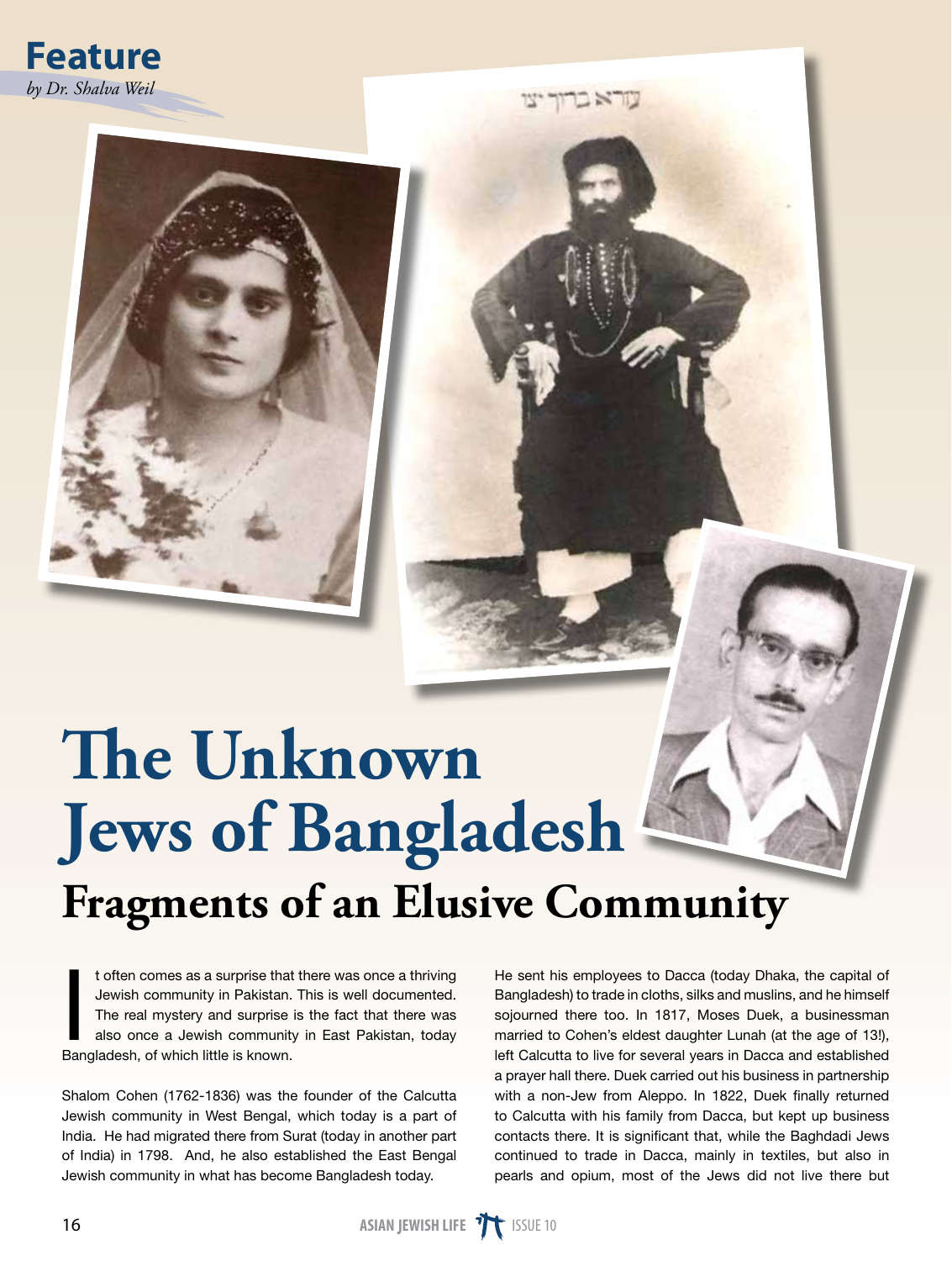

actually resided in Calcutta, where they established multiple synagogues.

At the time of the Partition of Bengal and India in 1947, when the British pulled out of India, there were some 4,000 Jews in West Bengal, primarily in Calcutta, but, according to reliable sources, there were only about 135 Jews residing in East Bengal in Dacca. The latter became part of East Pakistan, which was (for a brief time) part of the new nation of Pakistan, but separated geographically from it by 1,600 kilometers of Indian territory. The famous American Jewish architect Louis Kahn designed the largest parliament building in the world in Dacca; completed in 1974, it was actually Kahn's last monumental project.

In 1971, the Bangladesh Liberation War took place. Interestingly, it was a Jew,

Lieutenant General (retired) JFR Jacob, who liberated East Pakistan during this war. General Jacob, as he is often known, was formerly governor of the Punjab and Goa, but today resides in New Delhi. He was born into a Baghdadi Jewish family in Calcutta, and never hid his Jewish ancestry. On the contrary, when I first reached India in the late 1970's, Lt. General Jacob

was an active member of the well-known New Delhi prayer hall, the Judah Hyam Synagogue, which celebrated its 50th anniversary in January 2007. He reached the highest ranks in India, which traditionally promoted co-existence and lived in harmony with its Indian Jewish minority. In the 1960's, during the Indo-Pakistani War of 1965, Lt. General Jacob commanded an infantry division in the Indian state of Rajasthan, which later became India's twelfth Infantry Division. He became a Major General by 1967. But his finest hour was in 1971 when as Chief of Staff of the Indian Army's Eastern Command, he defeated Pakistan during the Indo-Pakistani War in two weeks, and successfully liberated East Pakistan. As fighting raged, he flew to Dhaka and wrested an unconditional surrender from Pakistan's military commander Lt. General A. A. K. Niazi. 90,000 Pakistani soldiers surrendered to the Indian Army. East Pakistan then became the independent state of Bangladesh. Bangladesh is now officially a parliamentary democracy but 90% of the population is Muslim.

The Jews in East Pakistan (before it became Bangladesh) were in no way numerous and kept a very low profile in this Muslim country. Apparently today, a few Jews still remain, but they are quite assimilated. There is no synagogue today in Bangladesh, although a few expatriates do meet up on the eve of the Jewish